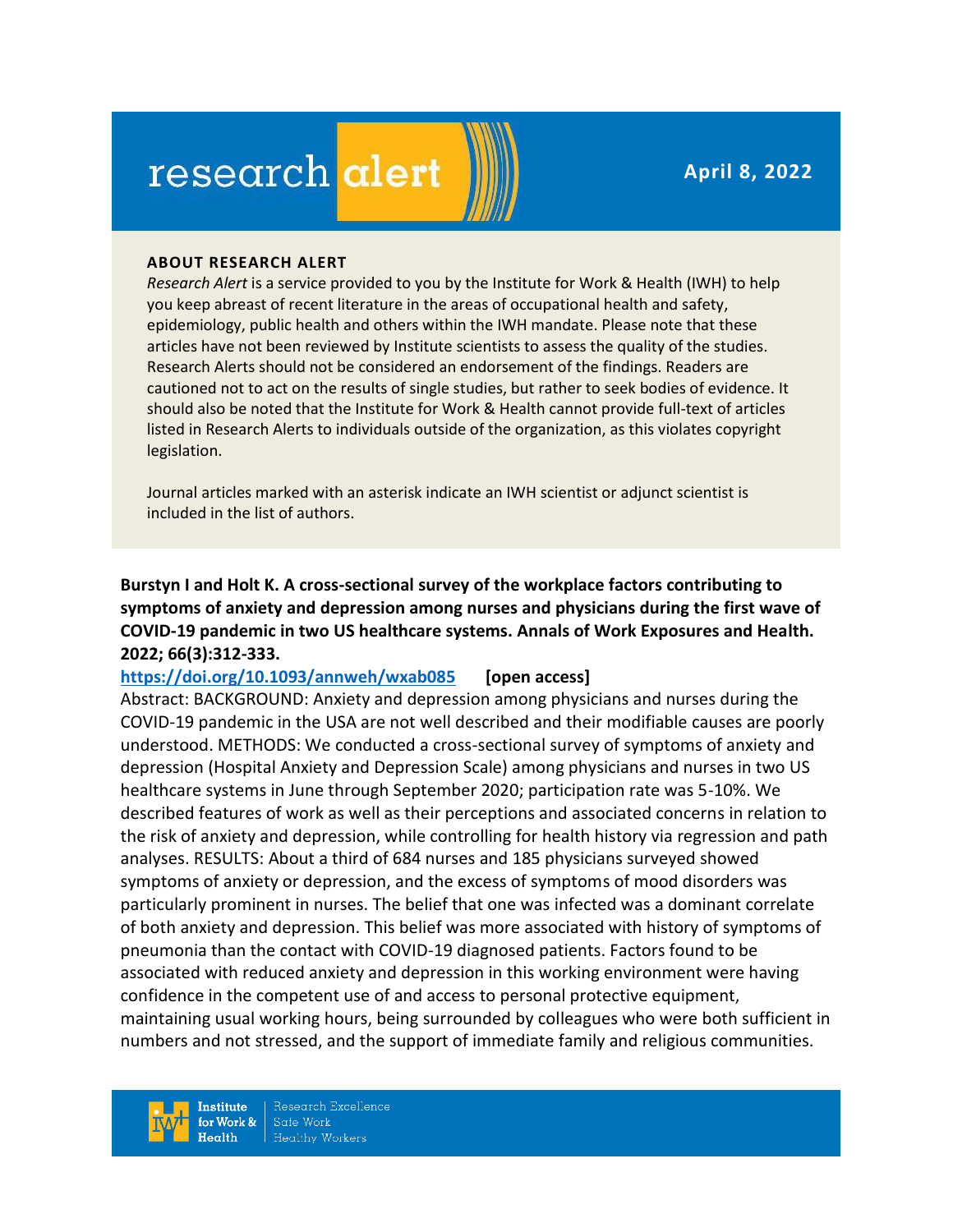Involvement in aerosol-generating procedures with infected patients was linked with lower depression in nurses but higher among physicians. Likewise, the setting of recent patient encounters affected risk of anxiety and depression differently for physicians and nurses. CONCLUSIONS: Our findings may help develop mitigation measures and underscore the need to help nurses and physicians bear the psychological burden of the COVID-19 pandemic and similar events in the future

# **Cioce G, Clark I, and Hunter J. How does informalisation encourage or inhibit collective action by migrant workers? A comparative analysis of logistics warehouses in Italy and hand car washes in Britain. Industrial Relations Journal. 2022; 53(2):126-141. <https://doi.org/10.1111/irj.12359>[open access]**

Abstract: Abstract Cross-national research is key to understanding the global presence of informal and non-compliant workplaces. This article comparatively examines how informalisation encourages or inhibits collective action led by migrant workers employed in Italian logistics warehouses (LWs) and the British hand car washes (HCWs). The term collective action derives from mobilisation theory and refers to joint resistance initiatives developed by workers and labour organisations to improve work conditions. The article argues that migrant labour does not necessarily lead to informal practices and claims that labour market regulatory agencies and trade unions play an important but dialectical role in responding to labour market non-compliance and informality. Finally, it notes that sectorbased specificities contribute to and potentially inhibit the emergence of collective dynamics in such workplaces

# **Edgelow M, Scholefield E, McPherson M, Mehta S, and Ortlieb A. A review of workplace mental health interventions and their implementation in public safety organizations. International Archives of Occupational & Environmental Health. 2022; 95(3):645-664. <https://doi.org/10.1007/s00420-021-01772-1>**

Abstract: OBJECTIVE: Workplace mental health is relevant to public safety organizations due to the exposure that many public safety personnel (PSP) have to psychological trauma in the course of their daily work. While the importance of attending to PSP mental health has been established, the implementation of workplace mental health interventions is not as well understood. This scoping review describes workplace mental health interventions and their implementation in public safety organizations. METHODS: English published primary studies with any publication date up to July 3, 2020 were considered. JBI methodology and the Preferred Reporting Items for Systematic Reviews and Meta-Analyses extension for Scoping Reviews was followed. RESULTS: 89 citations met inclusion criteria out of the 62,299 found. Articles and reports found were largely published within the last decade, most frequently from Western nations, and most often applied to police, followed by firefighters. The focus of interventions was commonly stress management and resilience, and a frequent implementation strategy was multi-session group training. Comprehensive quality improvement initiatives, a focus on supervisors and managers, and interventions across

**Institute** for Work &  $Health$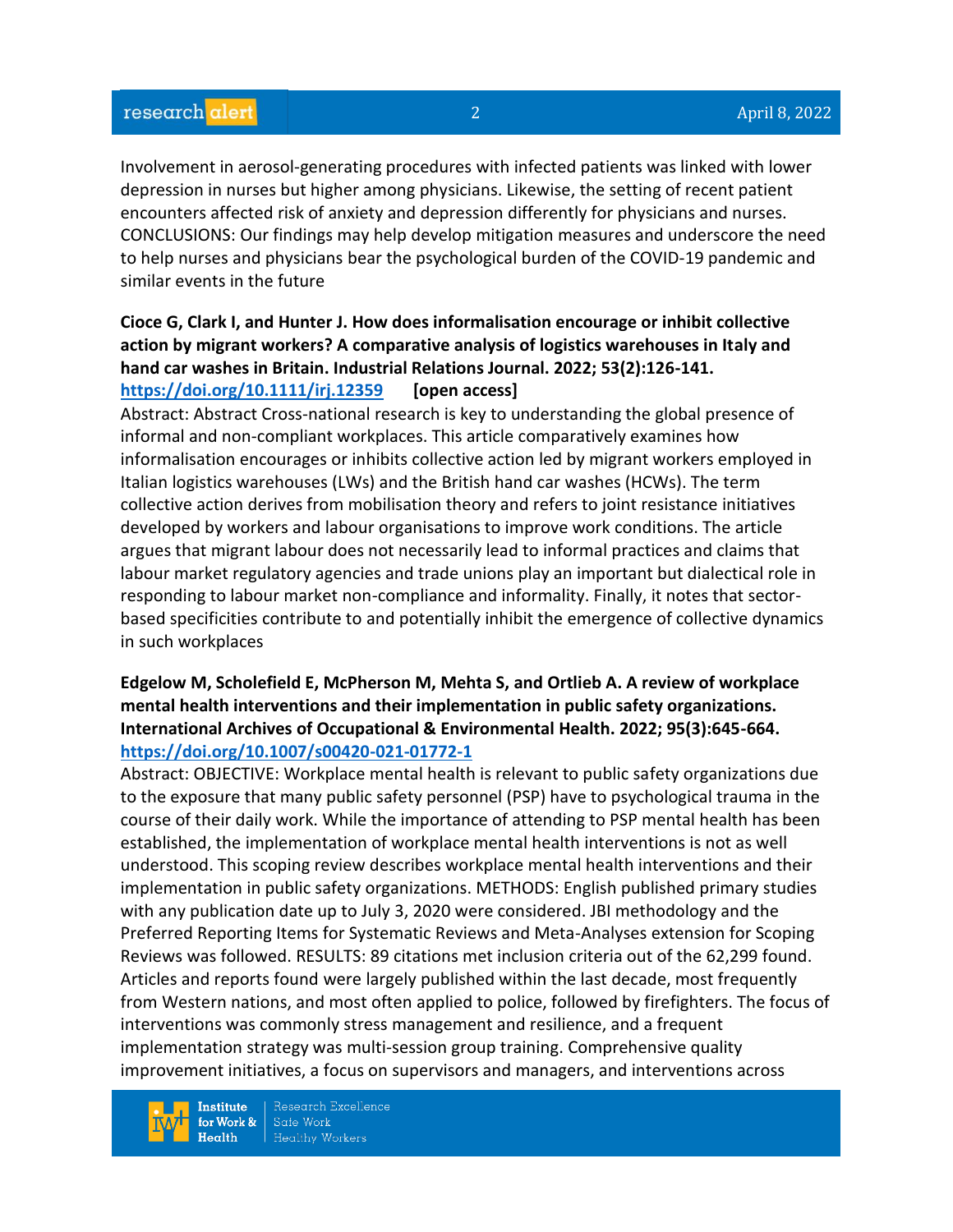primary, secondary, and tertiary prevention, were infrequent. CONCLUSION: Public safety organizations are frequently reporting on stress management and resilience interventions for police and firefighters, implemented through multi-session group training. A focus across a range of PSP, including paramedics, corrections officers, and emergency dispatchers, using implementation strategies beyond group training, is suggested. This area of research is currently expanding, with many studies published within the past decade; ongoing evaluation of the quality of interventions and implementation strategies is recommended

# **Egozi L, Reiss-Hevlin N, Dallasheh R, and Pardo A. Couriers' safety and health risks before and during the COVID-19 pandemic. International Archives of Occupational & Environmental Health. 2022; 95(3):589-598.**

### **<https://doi.org/10.1007/s00420-021-01795-8>[open access]**

Abstract: OBJECTIVES: This study aimed to examine the safety and health hazards of motorized couriers and investigate working conditions and driving behavior possibly associated with involvement in road accidents while driving motorcycles or cars. In light of the outbreak of COVID-19, the study was aimed to explore factors that affect the couriers' behaviors related to decreasing the risk of contracting an infectious disease. METHODS: A sample of 237 Israeli couriers, about half who drove a two-wheeled vehicles and the others who drove cars, answered an online survey questionnaire. The questionnaire examined organizational, occupational, and personal factors regarding their working conditions, behavior on the road, musculoskeletal disorders, road accidents, and perceptions of and compliance with regulations regarding COVID-19. The data were analyzed by multiple regression in SPSS 25, structural equation modeling and mediation tests in R 3.6.2. RESULTS: According to the couriers' self-report, 37% reported musculoskeletal pains at least once a day, 13% of them were involved in work-related road accidents and 10% reported feeling stress at least once a week. More than 60% of the couriers reported increased stress due to the COVID-19 pandemic. Weekly working hours, shift duration and stress were related to involvement in accidents through the mediation of driving while feeling unwell. Reported stress and the weight of parcels were related to musculoskeletal pains. CONCLUSIONS: The findings suggest that stress and attributes of work overloads experienced by couriers are associated with reduced safety and impaired health. Organizational, individual, and societal factors were correlated with the degree to which the couriers adhered to COVID-19 regulations. The increased prevalence of new modes of employment relationships in the field highlights the importance of research on employment conditions and safety and health aspects related to this occupation

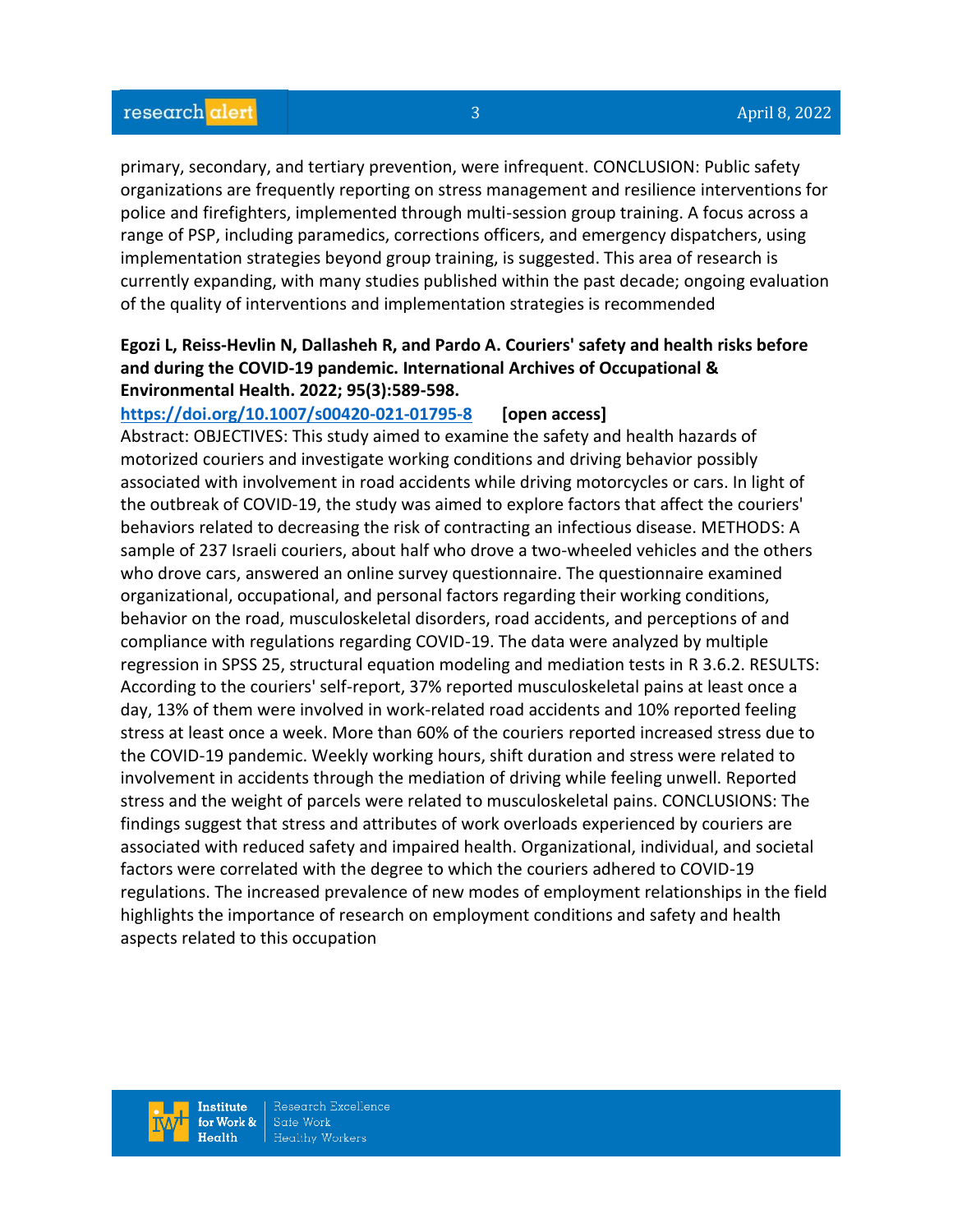# **Fleck ADS, Debia M, Ryan PE, Couture C, Traub A, Evans GJ, et al. Assessment of the oxidative potential and oxidative burden from occupational exposures to particulate matter. Annals of Work Exposures and Health. 2022; 66(3):379-391.**

# **<https://doi.org/10.1093/annweh/wxab086>**

Abstract: Oxidative potential (OP) is a toxicologically relevant metric that integrates features like mass concentration and chemical composition of particulate matter (PM). Although it has been extensively explored as a metric for the characterization of environmental particles, this is still an underexplored application in the occupational field. This study aimed to estimate the OP of particles in two occupational settings from a construction trades school. This characterization also includes the comparison between activities, sampling strategies, and size fractions. Particulate mass concentrations (PM4-Personal, PM4-Area, and PM2.5-Area) and number concentrations were measured during three weeks of welding and construction/bricklaying activities. The OP was assessed by the ascorbate assay (OPAA) using a synthetic respiratory tract lining fluid (RTLF), while the oxidative burden (OBAA) was determined by multiplying the OPAA values with PM concentrations. Median (25th-75th percentiles) of PM mass and number concentrations were 900 (672-1730) µg m-3 and 128 000 (78 000-169 000) particles cm-3 for welding, and 432 (345-530) µg m-3 and 2800 (1700- 4400) particles cm-3 for construction. Welding particles, especially from the first week of activities, were also associated with higher redox activity (OPAA: 3.3 (2.3-4.6) ρmol min-1 µg-1; OBAA: 1750 (893-4560) ρmol min-1 m-3) compared to the construction site (OPAA: 1.4 (1.0-1.8) ρmol min-1 µg-1; OBAA: 486 (341-695) ρmol min-1 m-3). The OPAA was independent of the sampling strategy or size fraction. However, driven by the higher PM concentrations, the OBAA from personal samples was higher compared to area samples in the welding shop, suggesting an influence of the sampling strategy on PM concentrations and OBAA. These results demonstrate that important level s of OPAA can be found in occupational settings, especially during welding activities. Furthermore, the OBAA found in both workplaces largely exceeded the levels found in environmental studies. Therefore, measures of OP and OB could be further explored as metrics for exposure assessment to occupational PM, as well as for associations with cardiorespiratory outcomes in future occupational epidemiological studies.

# **Kearney J, Muir C, and Smith K. Occupational injury among paramedics: a systematic review. Injury Prevention. 2022; 28(2):175-184.**

# **<https://doi.org/10.1136/injuryprev-2021-044405>**

Abstract: INTRODUCTION: Paramedics are frequently exposed to acute and/or chronic environmental, operational and patient-related factors that increase their risk of physical and psychological injury. However, there has been wide variation in reported paramedic injury rates. This systematic review aims to synthesise the evidence to examine the incidence and nature of occupational injury among paramedics. METHODS: This systematic review was conducted following the Preferred Reporting Items for Systematic Reviews and Meta-Analyses guidelines (PROSPERO 2020: CRD42020164556). A systematic search of four

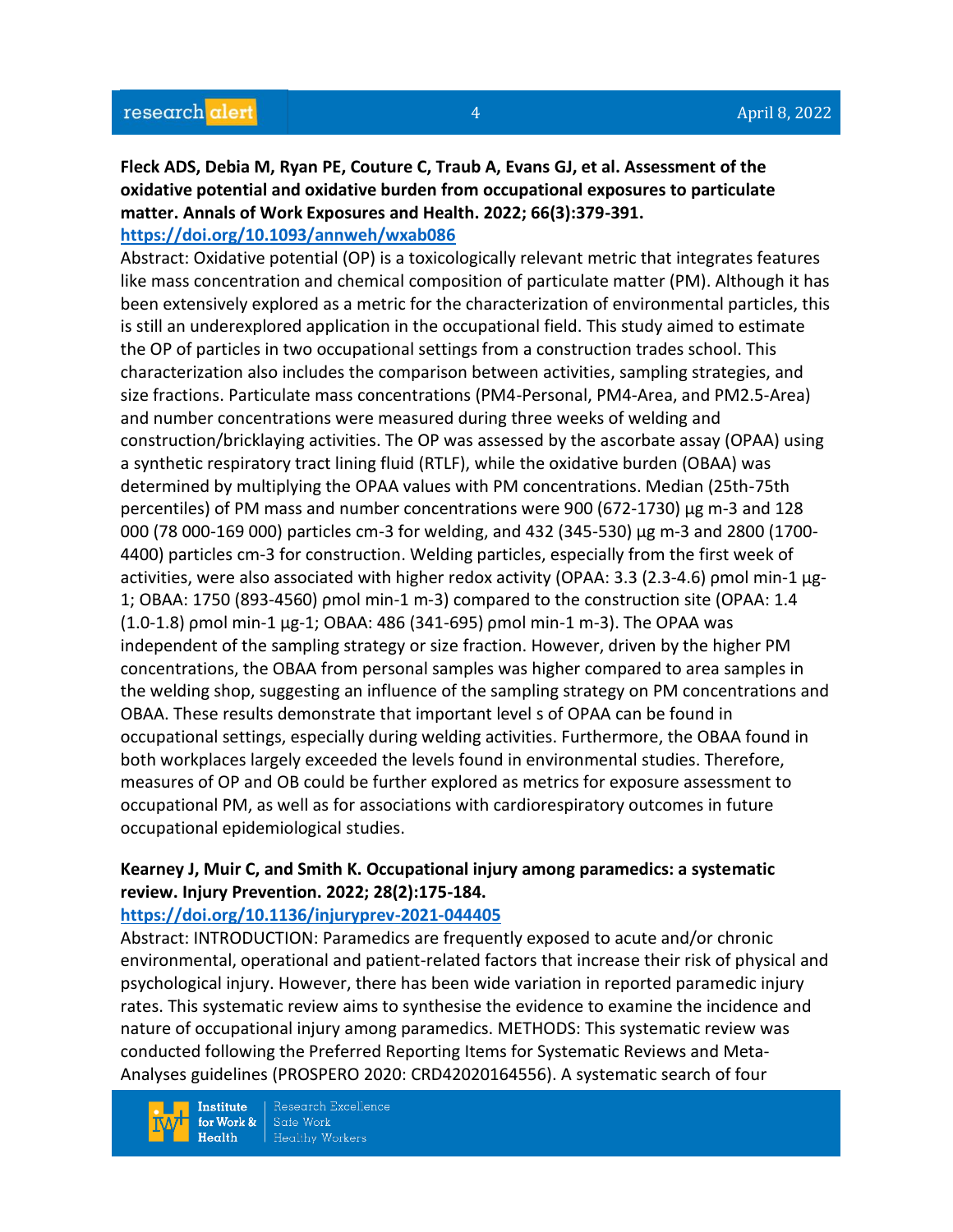electronic databases was conducted for the years 2004-2019. Peer-reviewed studies examining the incidence and proportions of paramedic occupational injury within civilian emergency medical services (EMS) were included. Injury types, mechanisms, contributing factors and incidence of injury were synthesised narratively. RESULTS: Twelve studies met the inclusion criteria. The incidence of injury ranged from 29.7 to 345.6 injuries per 1000 workers per year. Sprains and strains were the most reported injury types, and the trunk and upper limbs were the main sites. Body motion was the most frequently reported mechanism of injury, accounting for 35%-55% of all injuries. Female paramedics had a proportionally higher rate of injury compared with male paramedics. Paramedics aged 25-34 years accounted for the majority of fatal (mean 34.0%) and non-fatal (mean 51.7%) injuries. CONCLUSION: This review highlights the increased risk of occupational injury among paramedics and provides further insight into their overall injury profile

### **Khalil H, Ameen D, and Zarnegar A. Tools to support the automation of systematic reviews: a scoping review. Journal of Clinical Epidemiology. 2022; 144:22-42. <https://doi.org/10.1016/j.jclinepi.2021.12.005>**

Abstract: OBJECTIVE: The objectives of this scoping review are to identify the reliability and validity of the available tools, their limitations and any recommendations to further improve the use of these tools. STUDY DESIGN: A scoping review methodology was followed to map the literature published on the challenges and solutions of conducting evidence synthesis using the JBI scoping review methodology. RESULTS: A total of 47 publications were included in the review. The current scoping review identified that LitSuggest, Rayyan, Abstractr, BIBOT, R software, RobotAnalyst, DistillerSR, ExaCT and NetMetaXL have potential to be used for the automation of systematic reviews. However, they are not without limitations. The review also identified other studies that employed algorithms that have not yet been developed into user friendly tools. Some of these algorithms showed high validity and reliability but their use is conditional on user knowledge of computer science and algorithms. CONCLUSION: Abstract screening has reached maturity; data extraction is still an active area. Developing methods to semi-automate different steps of evidence synthesis via machine learning remains an important research direction. Also, it is important to move from the research prototypes currently available to professionally maintained platforms

# **Killip SC, MacDermid JC, Sinden KE, Gewurtz RE, and Scott L. Identifying predictors of return to work and the duration of time off work in first responders affected with musculoskeletal injuries or mental health issues. International Archives of Occupational and Environmental Health. 2022; 95(3):723-735.**

# **<https://doi.org/10.1007/s00420-021-01800-0>**

Abstract: To identify predictors of return to work, duration of time off work, and claim closure for first responders experiencing injuries or illnesses, and summarize the claim data

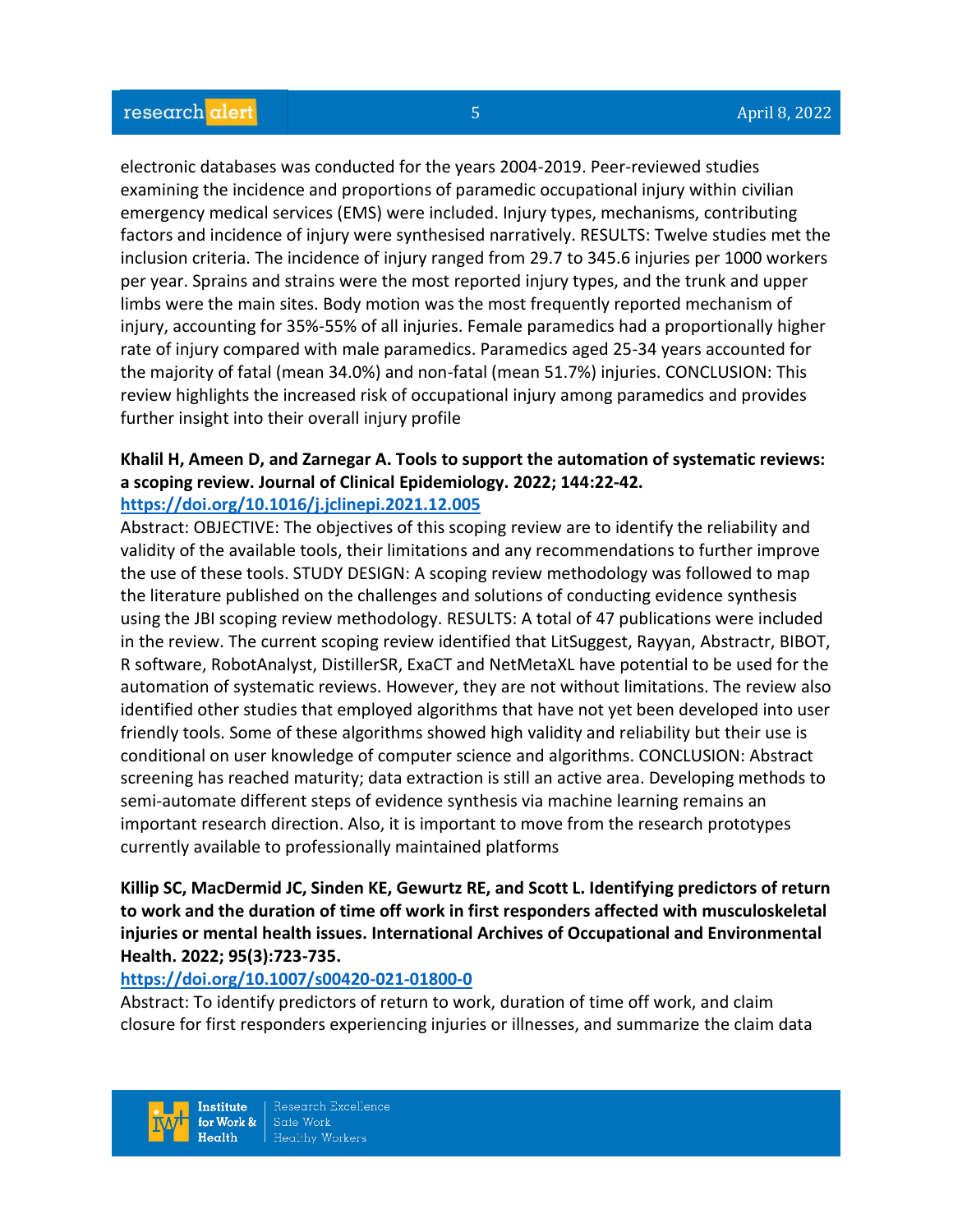**Leadbeater B, Contreras A, Rajabali F, Zheng A, Beaulieu E, and Pike I. Longitudinal cohort study of injury type, settings, treatment and costs in British Columbia youth, 2003-2013. Injury Prevention. 2022; 28(2):110-116.** 

#### **<https://doi.org/10.1136/injuryprev-2021-044168>**

Abstract: BACKGROUND: In 2010 in British Columbia (BC), Canada, total injury costs per capita were higher among youth aged 15-24 years than in any other age group. Injury prevention efforts have targeted injuries with high mortality (transportation injuries) or morbidity (concussions). However, the profile and health costs of common youth injuries (types, locations, treatment choices and prevention strategies) and how these change from adolescence to young adulthood is not known. METHODS: Participants (n=662) were a randomly recruited cohort of BC youth, aged 12-18, in 2003. They were followed biennially across a decade (six assessments). RESULTS: Serious injuries (defined as serious enough to limit normal daily activities) in the last year were reported by 27%-41% of participants at each assessment. Most common injuries were sprains or strains, broken bones, cuts, punctures or animal bites, and severe bruises. Most occurred when playing a sport or from falling. Estimated total direct cost of treatment per injury was approximately \$2500. In addition, 25% experienced serious injuries at three or more assessments, indicating possible differences that warrents further investigation. CONCLUSIONS: The occurence and health cost of common injuries to youth and young adults are underestimated in this study but are nevertheless substantial. Ongoing surveillence, awareness raising, and prevention efforts may be needed to reduce these costs

# **Lee BK, Ahn J, Kim NS, Park J, and Kim Y. Cardiovascular age of workers with different employment categories. Archives of Environmental & Occupational Health. 2022; 77(3):243-250.**

#### **<https://doi.org/10.1080/19338244.2021.1873094>**

Abstract: INTRODUCTION: We compared the cardiovascular age (an indicator of cardiovascular disease risk) in workers with different employment status after adjustment for demographic and socioeconomic factors. METHODS: This cross-sectional study used data collected from 2007 to 2017 for the Korea National Health and Nutrition Examination Survey (KNHANES). Study participants were placed into different employment categories based on employment status and work schedule: regular full-time, regular part-time, temporary fulltime, temporary part-time, daily full-time, and daily part-time. RESULTS: Analysis of women indicated that regular part-time, temporary full-time, temporary part-time, daily full-time, and daily part-time workers were more likely to have an older cardiovascular age (OR = 1.180, 1.238, 1.297, 1.493, and 1.408, respectively) after adjustment for age, marriage, education, income, residence, region, and drinking status. Analysis of men indicated employment status was unrelated to cardiovascular age. CONCLUSION: Female nonstandard Korean workers were more likely to have an increased cardiovascular age. However, most of these workers, especially daily workers, are not currently protected by the Occupational Safety and Health

Institute for Work &  $Heath$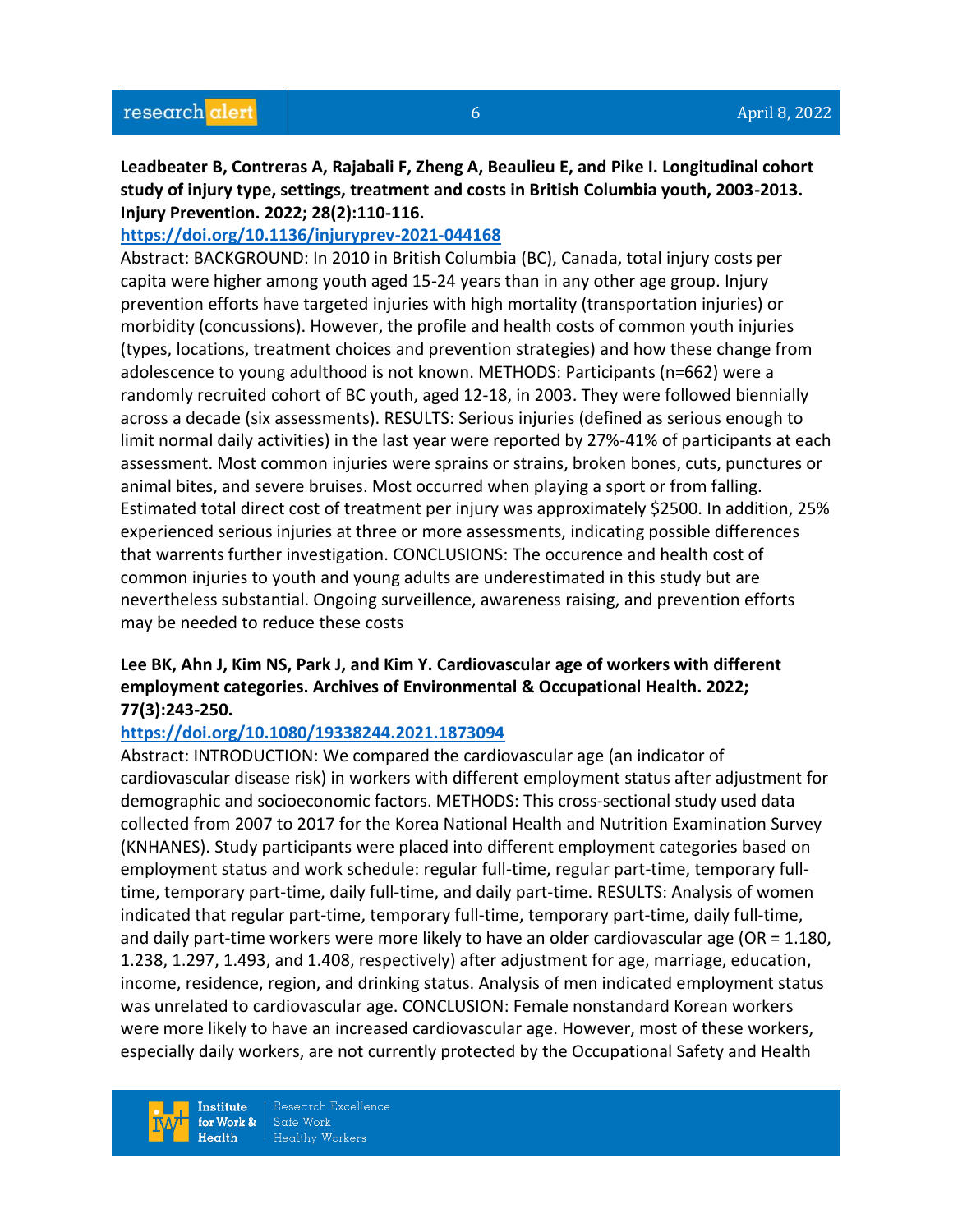Act (OSHA) of Korea. Collaboration or networking with community-based health care services in Korea is essential to better manage the health of these vulnerable female workers

# **Mattila TEA, Perkio-Makela M, Hirvonen M, Kinnunen B, Vare M, and Rautiainen RH. Work exposures and mental and musculoskeletal symptoms in organic farming. Ergonomics. 2022; 65(2):242-252.**

#### **<https://doi.org/10.1080/00140139.2021.1974102>**

Abstract: This study focussed on harmful exposures and mental and musculoskeletal symptoms in organic and conventional farming using interview data of Finnish farmers over the winter of 2014-2015. The data consisted of 2,169 full-time farmers, out of whom 231 (11%) practiced organic farming and 1,938 (89%) conventional farming. Exposure to poisonous and irritating substances was less frequent while exposures to vibration and mould ('smell of root cellar') were more frequent on organic farms. Mental and musculoskeletal symptoms were slightly more common among organic farmers, but the associations were not statistically significant in regression modelling. Risk factors for mental symptoms included animal production, hired labour, female gender, constant hurry, working alone, economic uncertainty, and inadequate recovery from workdays. Risk factors for musculoskeletal symptoms included older age, female gender, constant hurry, economic uncertainty, difficult working postures, heavy lifting and carrying, and inadequate recovery. Workload and recovery, managing the transition period and better follow-up of the occupational well-being were identified as concerns among organic farmers. Practitioner summary: Converting from conventional to organic farming has become increasingly common. Farmer interviews indicated that exposure to poisonous and irritating substances was less frequent while exposures to vibration and mould were more frequent on organic farms. Mental and musculoskeletal symptoms and risk factors were similar in both types of farming

# **Ofori SK, Hung YW, Schwind JS, Diallo K, Babatunde D, Nwaobi SO, et al. Economic evaluations of interventions against influenza at workplaces: systematic review. Occupational Medicine. 2022; 72(2):70-80.**

#### **<https://doi.org/10.1093/occmed/kqab163>**

Abstract: BACKGROUND: The burden of influenza is mostly felt by employees and employers because of increased absenteeism rates, loss of productivity and associated direct costs. Even though interventions against influenza among working adults are effective, patronage and compliance to these measures especially vaccination are low compared to other risk groups. AIMS: This study was aimed to assess evidence of economic evaluations of interventions against influenza virus infection among workers or in the workplace setting. METHODS: The Preferred Reporting Items for Systematic Reviews and Meta-Analysis (PRISMA) reporting guideline for systematic reviews was followed. Three databases, PubMed, Web of Science and EconLit, were searched using keywords to identify relevant articles from inception till 25 October 2020. Original peer-reviewed papers that conducted economic evaluations of influenza interventions using cost-benefit, cost-effectiveness or cost-utility analysis methods

**Institute** for Work &  $Health$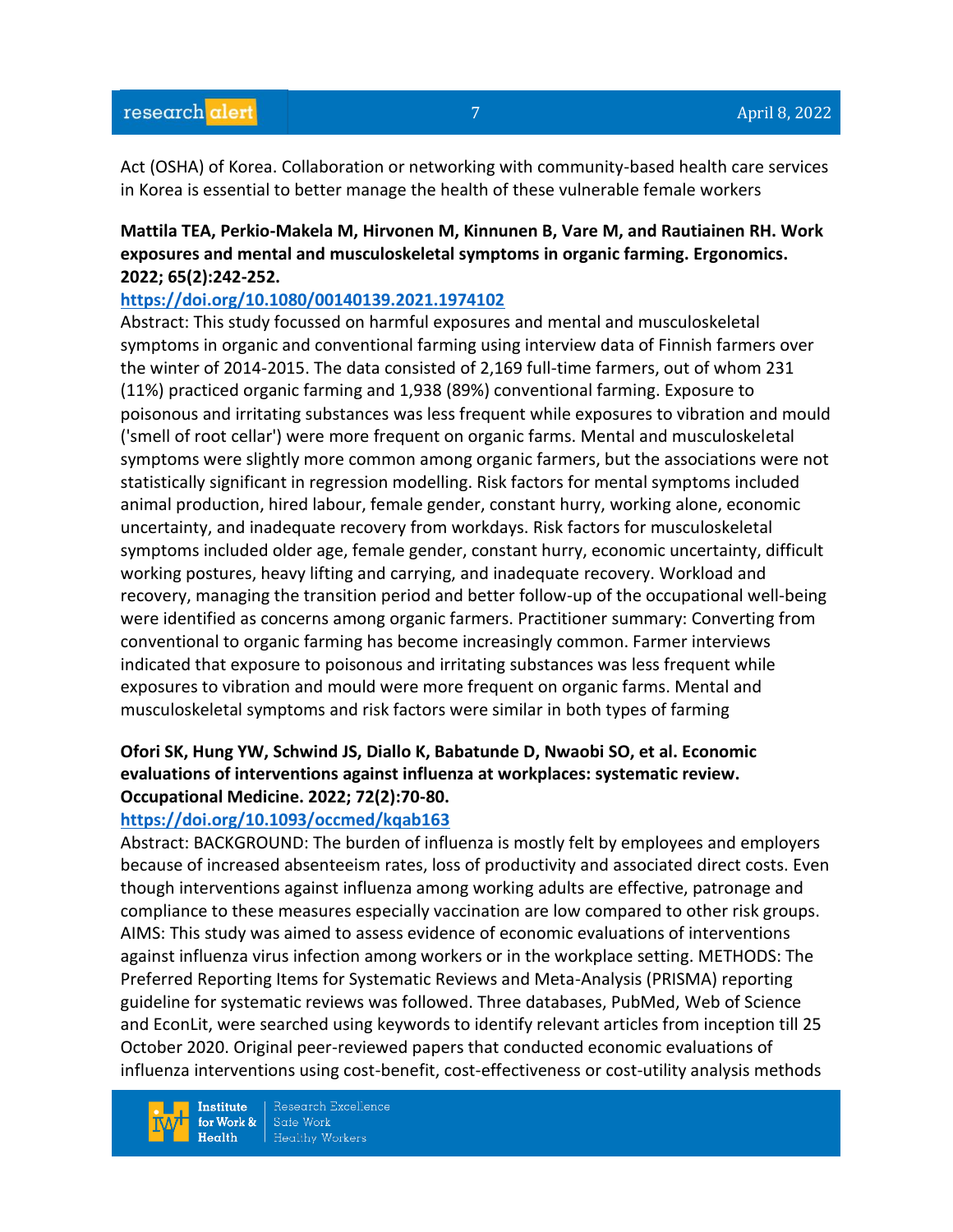focused on working-age adults or work settings were eligible for inclusion. Two independent teams of co-authors extracted and synthesized data from identified studies. RESULTS: Twenty-four articles were included: 21 were cost-benefit analyses and 3 examined costeffectiveness analyses. Two papers also presented additional cost-utility analysis. Most of the studies were pharmaceutical interventions (n = 23) primarily focused on vaccination programs while one study was a non-pharmaceutical intervention examining the benefit of paid sick leave. All but two studies reported that interventions against influenza virus infection at the workplace were cost-saving and cost-effective regardless of the analytic approach. CONCLUSIONS: Further cost-effectiveness research in non-pharmaceutical interventions against influenza in workplace settings is warranted. There is a need to develop standardized methods for reporting economic evaluation methods to ensure comparability and applicability of future research findings

# **Schmalz T, Colienne A, Bywater E, Fritzsche L, Gartner C, Bellmann M, et al. A passive backsupport exoskeleton for manual materials handling: reduction of low back loading and metabolic effort during repetitive lifting. IISE Transactions on Occupational Ergonomics and Human Factors. 2022; 10(1):7-20.**

### **<https://doi.org/10.1080/24725838.2021.2005720>**

Abstract: OCCUPATIONAL APPLICATIONS Globalization and eCommerce continue to fuel unprecedented growth in the logistics and warehousing markets. Simultaneously, the biggest bottleneck for these industries is their human capital. Where automation and robotic solutions fail to deliver a return on investment, humans frequently take over handling tasks that place harmful loads and strains on the body. Occupational exoskeletons can reduce fatigue and strain by supporting the lower spine and are designed to prevent work-related musculoskeletal disorders and other injuries. They are a mid- to long-term investment for industries to improve ergonomic conditions in workplaces, with the potential for reducing absences from work, sick days logged, and workers compensation claims. To examine the effectiveness of the newly introduced Paexo Back exoskeleton, a study was completed with 10 participants who completed manual load handling tasks with and without the exoskeleton. Key findings include significant reductions in metabolic effort and low back loading when the exoskeleton is worn

**Xu Q, Wu Y, Wang M, Liu B, Jiang J, You X, et al. The relationship between sense of calling and safety behavior among airline pilots: the role of harmonious safety passion and safety climate. Safety Science. 2022; 150:105718.**

**<https://doi.org/10.1016/j.ssci.2022.105718>**